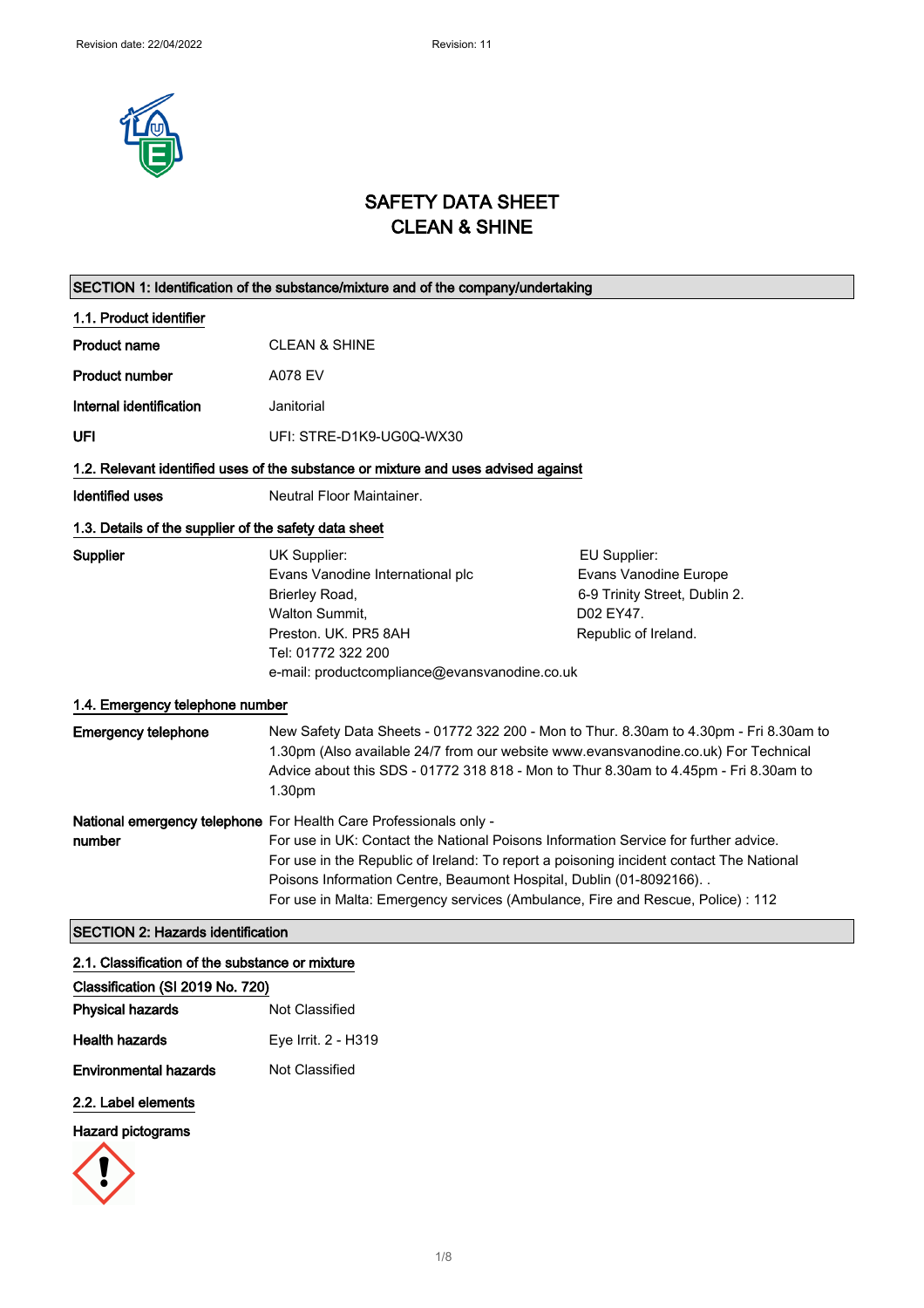| Signal word                     | Warning                                                                                                                                                                                                                                                                                                                                                                                                                                 |
|---------------------------------|-----------------------------------------------------------------------------------------------------------------------------------------------------------------------------------------------------------------------------------------------------------------------------------------------------------------------------------------------------------------------------------------------------------------------------------------|
| <b>Hazard statements</b>        | EUH208 Contains 1,2-BENZISOTHIAZOLIN-3-ONE. May produce an allergic reaction.<br>H319 Causes serious eve irritation.                                                                                                                                                                                                                                                                                                                    |
| <b>Precautionary statements</b> | P102 Keep out of reach of children.<br>P280 Wear eye protection.<br>P301 IF SWALLOWED:<br>P313 Get medical advice/ attention.<br>P305+P351+P338 IF IN EYES: Rinse cautiously with water for several minutes. Remove<br>contact lenses, if present and easy to do. Continue rinsing.<br>P337+P313 If eye irritation persists: Get medical advice/attention.<br>P501 Dispose of contents/ container in accordance with local regulations. |
| Contains                        | ALCOHOL (C9-11) ETHOXYLATE                                                                                                                                                                                                                                                                                                                                                                                                              |

#### 2.3. Other hazards

This product does not contain any substances classified as PBT or vPvB.

### SECTION 3: Composition/information on ingredients

#### 3.2. Mixtures

### ALCOHOL (C9-11) ETHOXYLATE 1-3%

CAS number: 68439-46-3

Alternative CAS Nos 160875-66-1, 68439-45-2

#### Classification

Acute Tox. 4 - H302 Eye Dam. 1 - H318

## SODIUM (C12-14) ALKYL ETHOXY SULPHATE 1 2008 1 2009 1 2009 1 2009 1 2009 1 2009 1 2009 1 2009 1 2009 1 2009 1 2

CAS number: 68891-38-3 EC number: 500-234-8

Spec Conc Limits :- Eye Dam. 1 (H318) >=30%, Eye Irrit. 2 (H319) >10% <30%, NC (Not Classified) <=10%

#### Classification

Skin Irrit. 2 - H315 Eye Dam. 1 - H318 Aquatic Chronic 3 - H412

## 1,2-BENZISOTHIAZOLIN-3-ONE [BIT] <0.1% <0.1%

CAS number: 2634-33-5 EC number: 220-120-9

M factor (Acute) = 1

Spec Conc Limits :- Skin Sens. 1; H317 ≥ 0.05% EUH208 ≥ 0.005%

#### Classification

Acute Tox. 4 - H302 Skin Irrit. 2 - H315 Eye Dam. 1 - H318 Skin Sens. 1 - H317 Aquatic Acute 1 - H400 Aquatic Chronic 2 - H411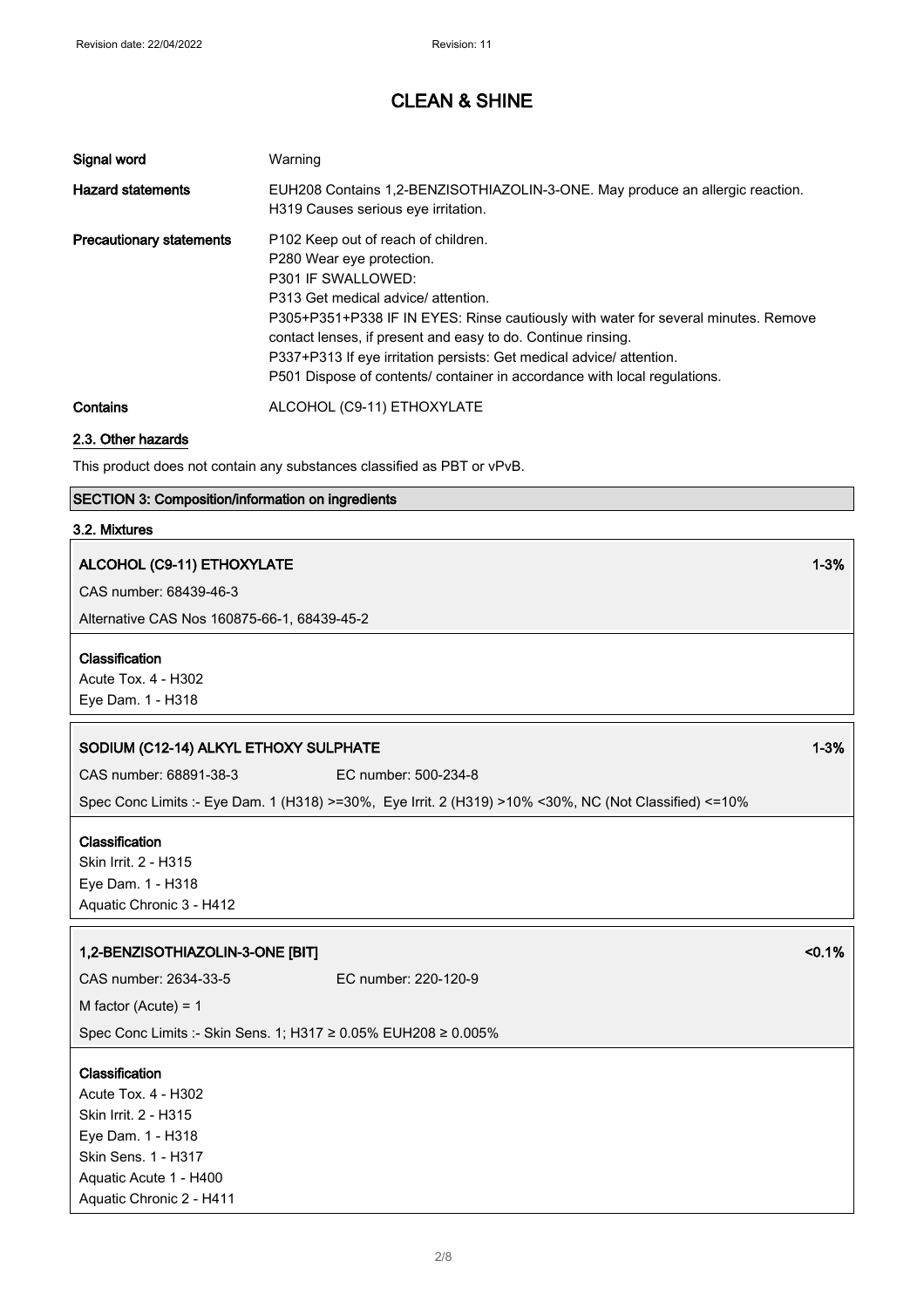The Full Text for all R-Phrases and Hazard Statements are Displayed in Section 16.

# SECTION 4: First aid measures 4.1. Description of first aid measures Inhalation **Infinalation** Unlikely route of exposure as the product does not contain volatile substances. If spray/mist has been inhaled, proceed as follows. Move affected person to fresh air and keep warm and at rest in a position comfortable for breathing. **Ingestion** Do not induce vomiting. Give plenty of water to drink. Get medical attention. Skin contact Wash with plenty of water. Eye contact **Rinse immediately with plenty of water.** Remove any contact lenses and open eyelids wide apart. Continue to rinse for at least 15 minutes. Get medical attention if any discomfort continues. 4.2. Most important symptoms and effects, both acute and delayed General information The severity of the symptoms described will vary dependent on the concentration and the length of exposure. Inhalation No specific symptoms known. **Ingestion** No specific symptoms known. But - May cause discomfort if swallowed. Skin contact No specific symptoms known. But prolonged or excessively repeated skin contact could lead to removal of natural oils from skin. Eye contact May cause temporary eye irritation. Prolonged contact may cause redness and/or tearing. 4.3. Indication of any immediate medical attention and special treatment needed Notes for the doctor Treat symptomatically. SECTION 5: Firefighting measures 5.1. Extinguishing media Suitable extinguishing media The product is not flammable. Use fire-extinguishing media suitable for the surrounding fire. 5.2. Special hazards arising from the substance or mixture Specific hazards Thermal decomposition or combustion products may include the following substances: Irritating gases or vapours. 5.3. Advice for firefighters Special protective equipment for firefighters Wear positive-pressure self-contained breathing apparatus (SCBA) and appropriate protective clothing. SECTION 6: Accidental release measures 6.1. Personal precautions, protective equipment and emergency procedures Personal precautions Wear eye and face protection. For personal protection, see Section 8. 6.2. Environmental precautions Environmental precautions Spillages or uncontrolled discharges into watercourses must be reported immediately to the Environmental Agency or other appropriate regulatory body. 6.3. Methods and material for containment and cleaning up Methods for cleaning up Small Spillages: Flush away spillage with plenty of water. Large Spillages: Contain spillage with sand, earth or other suitable non-combustible material. Collect and place in suitable

waste disposal containers and seal securely.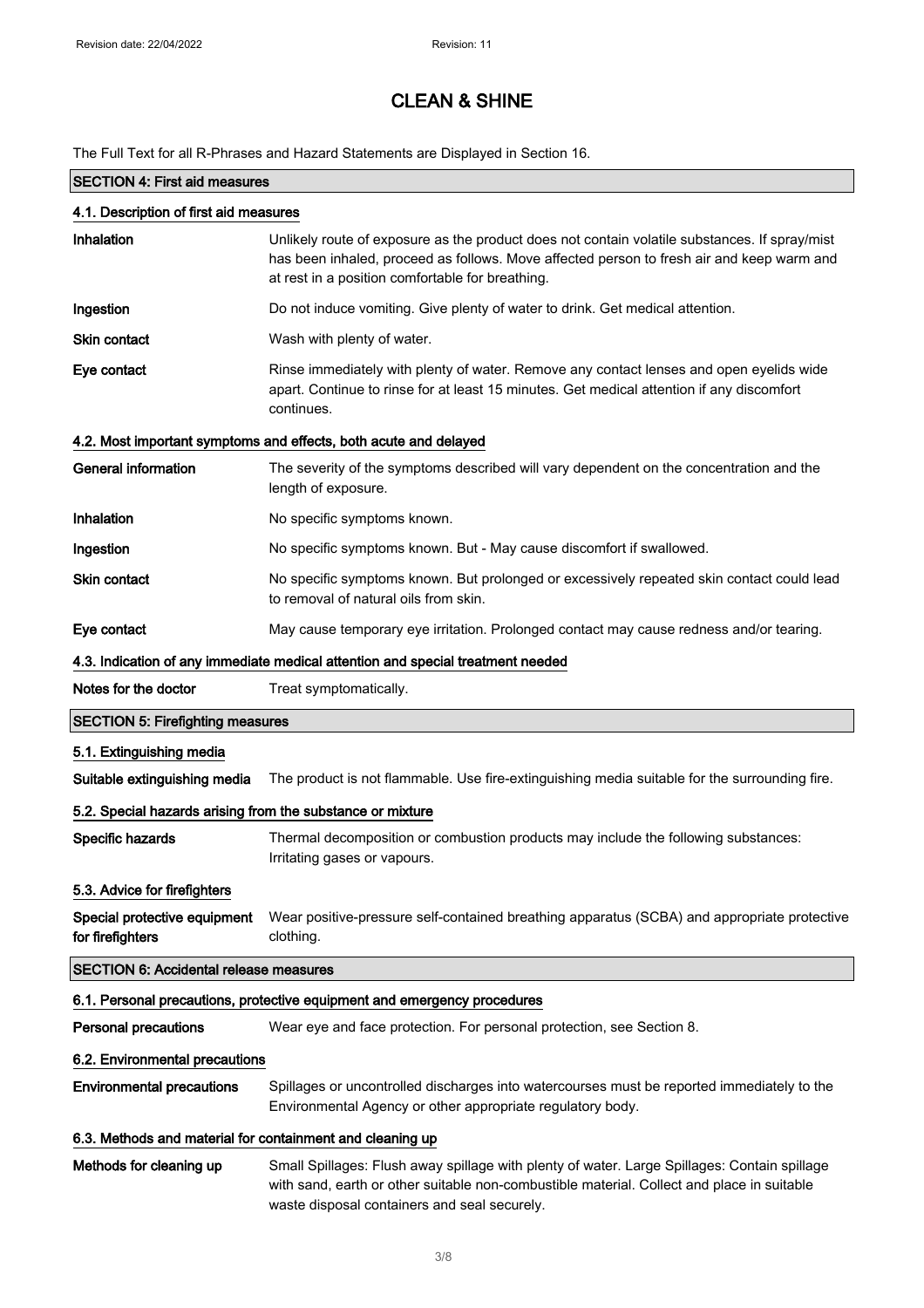## 6.4. Reference to other sections

Reference to other sections For personal protection, see Section 8.

| <b>SECTION 7: Handling and storage</b>                     |                                                                                                                                        |  |
|------------------------------------------------------------|----------------------------------------------------------------------------------------------------------------------------------------|--|
| 7.1. Precautions for safe handling                         |                                                                                                                                        |  |
| Usage precautions                                          | Wear eye protection.                                                                                                                   |  |
|                                                            | 7.2. Conditions for safe storage, including any incompatibilities                                                                      |  |
| <b>Storage precautions</b>                                 | Keep only in the original container in a cool, well-ventilated place. Store away from the<br>following materials: Oxidising materials. |  |
| 7.3. Specific end use(s)                                   |                                                                                                                                        |  |
| Specific end use(s)                                        | The identified uses for this product are detailed in Section 1.2.                                                                      |  |
| Usage description                                          | See Product Information Sheet & Label for detailed use of this product.                                                                |  |
| SECTION 8: Exposure controls/Personal protection           |                                                                                                                                        |  |
| 8.1. Control parameters                                    |                                                                                                                                        |  |
| Ingredient comments                                        | No exposure limits known for ingredient(s).                                                                                            |  |
| 8.2. Exposure controls                                     |                                                                                                                                        |  |
| Protective equipment                                       |                                                                                                                                        |  |
|                                                            |                                                                                                                                        |  |
| Appropriate engineering<br>controls                        | Not relevant.                                                                                                                          |  |
| Eye/face protection                                        | Wear eye protection.                                                                                                                   |  |
| Hand protection                                            | No specific hand protection recommended. For prolonged or repeated skin contact use<br>suitable protective gloves.                     |  |
| Other skin and body<br>protection                          | None required.                                                                                                                         |  |
| <b>Respiratory protection</b>                              | Respiratory protection not required.                                                                                                   |  |
| <b>SECTION 9: Physical and chemical properties</b>         |                                                                                                                                        |  |
| 9.1. Information on basic physical and chemical properties |                                                                                                                                        |  |
| Appearance                                                 | Liquid.                                                                                                                                |  |
| Colour                                                     | Opaque Pink.                                                                                                                           |  |
| Odour                                                      | Floral.                                                                                                                                |  |
| pH                                                         | pH (concentrated solution): 10.0                                                                                                       |  |
| <b>Melting point</b>                                       | $-1^{\circ}C$                                                                                                                          |  |
| Initial boiling point and range                            | 101°C @ 760 mm Hg                                                                                                                      |  |
| Flash point                                                | Boils without flashing.                                                                                                                |  |
| <b>Relative density</b>                                    | 1.004 @ 20°C                                                                                                                           |  |
| Solubility(ies)                                            | Soluble in water.                                                                                                                      |  |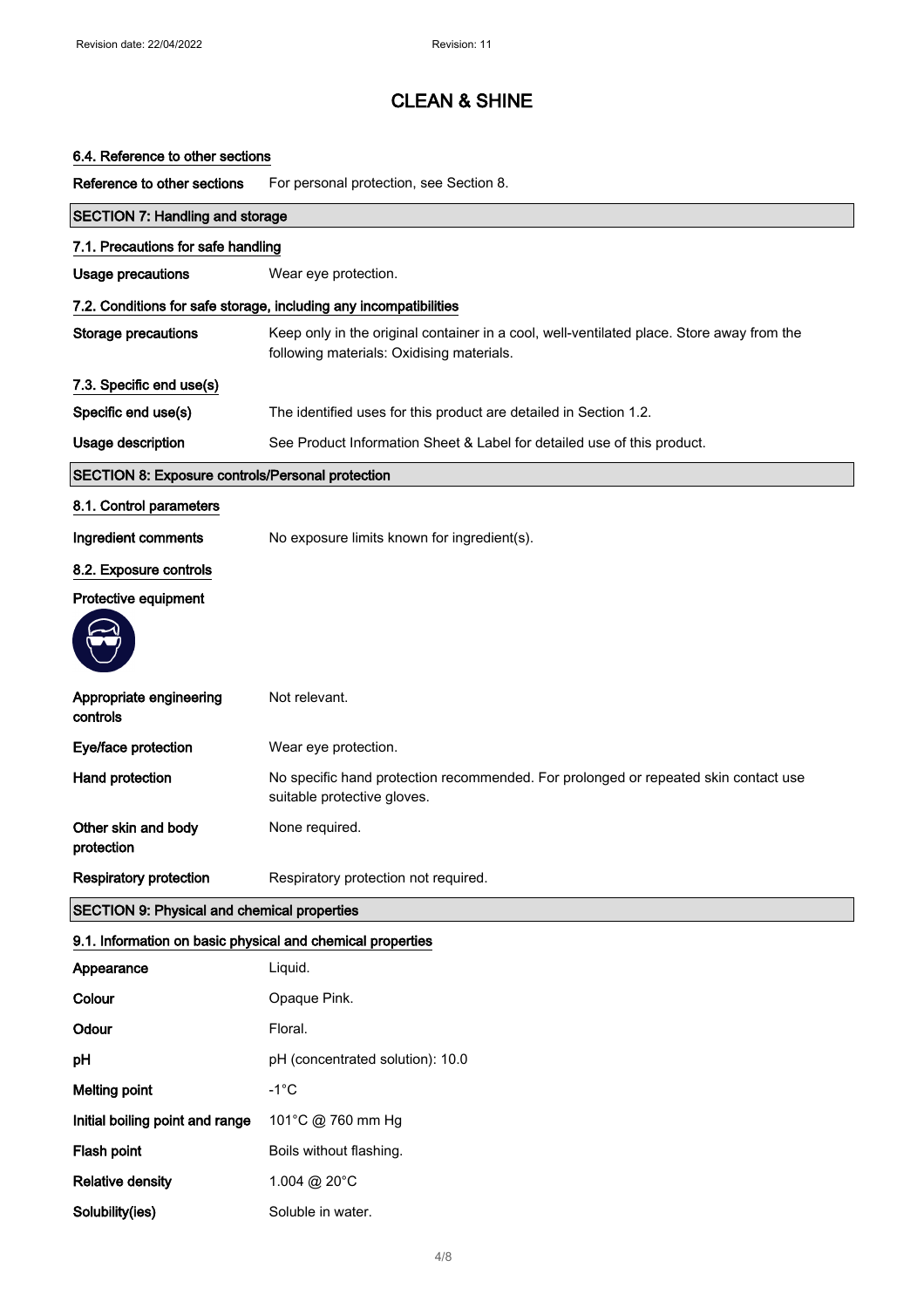## 9.2. Other information

| Other information                            | Not available.                                                                                                                                                                                                                                                                           |  |
|----------------------------------------------|------------------------------------------------------------------------------------------------------------------------------------------------------------------------------------------------------------------------------------------------------------------------------------------|--|
| SECTION 10: Stability and reactivity         |                                                                                                                                                                                                                                                                                          |  |
| 10.1. Reactivity                             |                                                                                                                                                                                                                                                                                          |  |
| <b>Reactivity</b>                            | There are no known reactivity hazards associated with this product.                                                                                                                                                                                                                      |  |
| 10.2. Chemical stability                     |                                                                                                                                                                                                                                                                                          |  |
| <b>Stability</b>                             | No particular stability concerns.                                                                                                                                                                                                                                                        |  |
| 10.3. Possibility of hazardous reactions     |                                                                                                                                                                                                                                                                                          |  |
| Possibility of hazardous<br>reactions        | See sections 10.1, 10.4 & 10.5                                                                                                                                                                                                                                                           |  |
| 10.4. Conditions to avoid                    |                                                                                                                                                                                                                                                                                          |  |
| Conditions to avoid                          | There are no known conditions that are likely to result in a hazardous situation.                                                                                                                                                                                                        |  |
| 10.5. Incompatible materials                 |                                                                                                                                                                                                                                                                                          |  |
| Materials to avoid                           | No specific material or group of materials is likely to react with the product to produce a<br>hazardous situation.                                                                                                                                                                      |  |
| 10.6. Hazardous decomposition products       |                                                                                                                                                                                                                                                                                          |  |
| Hazardous decomposition<br>products          | No known hazardous decomposition products.                                                                                                                                                                                                                                               |  |
| <b>SECTION 11: Toxicological information</b> |                                                                                                                                                                                                                                                                                          |  |
| 11.1. Information on toxicological effects   |                                                                                                                                                                                                                                                                                          |  |
| <b>Toxicological effects</b>                 | We have not carried out any animal testing for this product. Any ATE figures quoted below are<br>from Toxicity Classifications that have been carried out using ATE (Acute Toxicity Estimate)<br>Calculation Method using LD50 or ATE figures provided by the Raw Material Manufacturer. |  |
| Other health effects                         | Low oral toxicity, but ingestion may cause irritation of the gastro-intestinal tract.                                                                                                                                                                                                    |  |
| Acute toxicity - oral                        |                                                                                                                                                                                                                                                                                          |  |
| Notes (oral LD <sub>50</sub> )               | Based on available data the classification criteria are not met.                                                                                                                                                                                                                         |  |
| ATE oral (mg/kg)                             | 25,000.0                                                                                                                                                                                                                                                                                 |  |
| <b>SECTION 12: Ecological information</b>    |                                                                                                                                                                                                                                                                                          |  |
| Ecotoxicity                                  | Not regarded as dangerous for the environment.                                                                                                                                                                                                                                           |  |
| 12.1. Toxicity                               |                                                                                                                                                                                                                                                                                          |  |
| <b>Toxicity</b>                              | We have not carried out any Aquatic testing, therefore we have no Aquatic Toxicity Data<br>specifically for this product. The Aquatic Toxicity Data, where provided by the raw material<br>manufacturer for ingredients with aquatic toxicity, can be made available on request.         |  |
| 12.2. Persistence and degradability          |                                                                                                                                                                                                                                                                                          |  |
| Persistence and degradability                | The surfactant(s) contained in this product complies(comply) with the biodegradability criteria<br>as laid down in The Detergents Regulations (as amended). and UK Regulation: SI 2020 No.<br>1617 "The Detergents (Amendment) (EU Exit) Regulations 2020".                              |  |
| 12.3. Bioaccumulative potential              |                                                                                                                                                                                                                                                                                          |  |
| <b>Bioaccumulative potential</b>             | The product does not contain any substances expected to be bioaccumulating.                                                                                                                                                                                                              |  |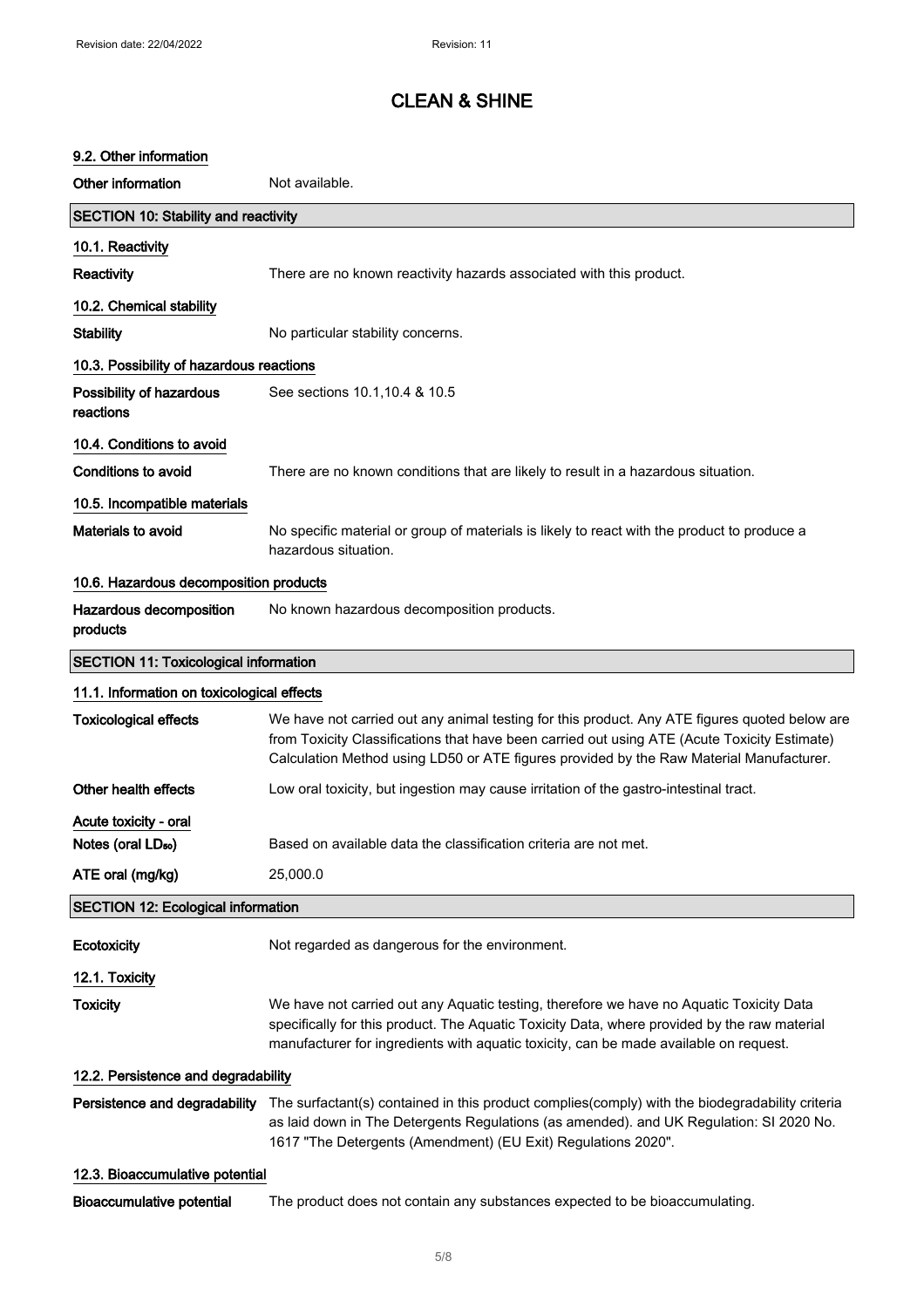### 12.4. Mobility in soil

Mobility **Mobility** Not known.

## 12.5. Results of PBT and vPvB assessment

Results of PBT and vPvB assessment This product does not contain any substances classified as PBT or vPvB.

#### 12.6. Other adverse effects

Other adverse effects Not known.

### SECTION 13: Disposal considerations

#### 13.1. Waste treatment methods

Disposal methods Discharge used solutions to drain. Small amounts (less than 5 Litres) of unwanted product may be flushed with water to sewer. Larger volumes must be sent for disposal by approved waste contractor. Rinse out empty container with water and consign to normal waste.

## SECTION 14: Transport information

General **General** Not classified for Transport.

### 14.1. UN number

Not applicable.

### 14.2. UN proper shipping name

Not applicable.

### 14.3. Transport hazard class(es)

Not regulated.

### 14.4. Packing group

Not applicable.

### 14.5. Environmental hazards

Environmentally hazardous substance/marine pollutant No.

### 14.6. Special precautions for user

Not applicable.

## 14.7. Transport in bulk according to Annex II of MARPOL and the IBC Code

Transport in bulk according to Not applicable. Annex II of MARPOL 73/78 and the IBC Code

## SECTION 15: Regulatory information

15.1. Safety, health and environmental regulations/legislation specific for the substance or mixture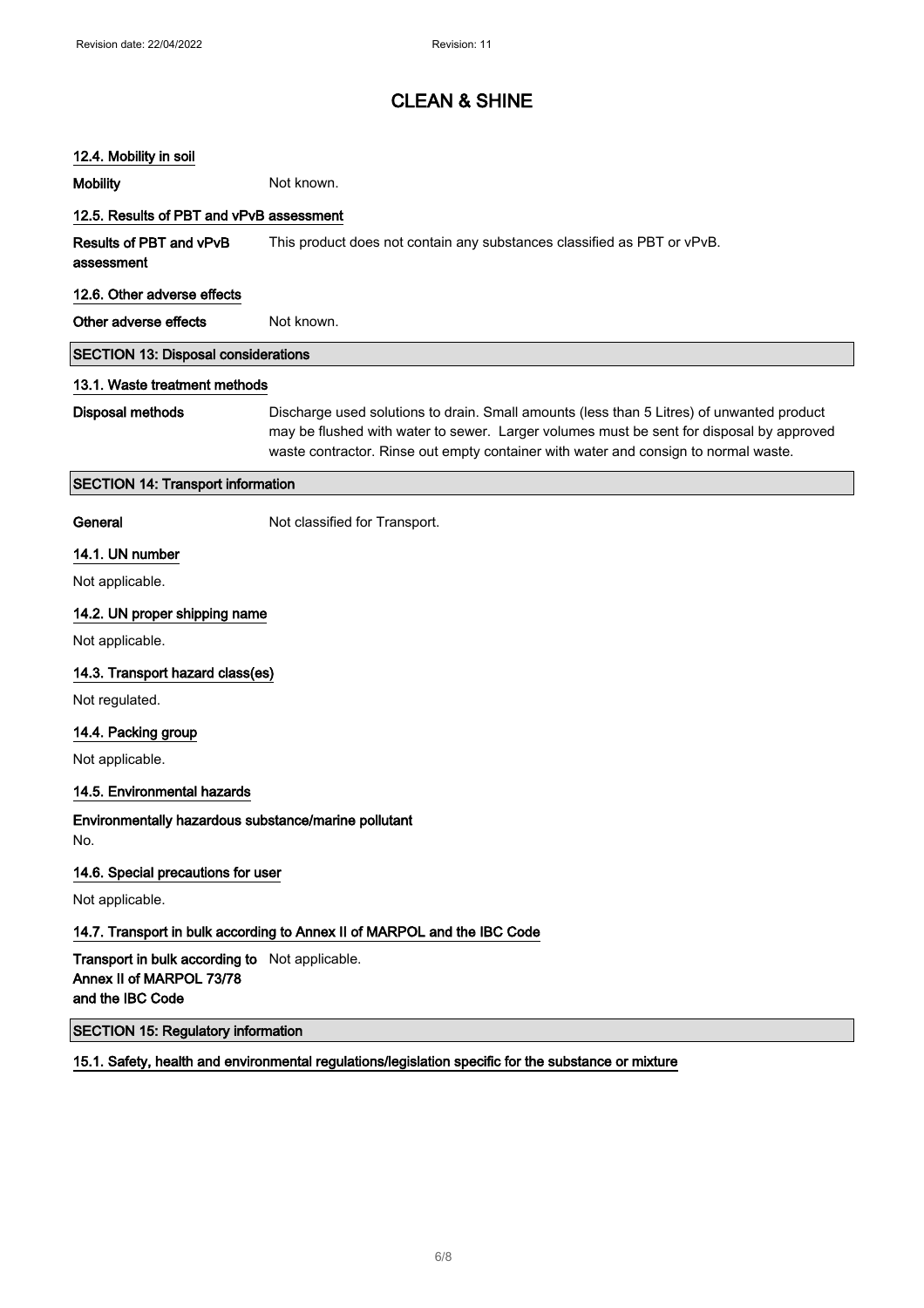## EU legislation Safety Data Sheet prepared in accordance with EU Regulation: "REACH Commission Regulation (EU) No 2015/830 (which amends Regulation (EC) No 453/2010 & 1907/2006)." and UK Regulation: "SI 2020 No. 1577 - The REACH etc. (Amendment etc.) (EU Exit) Regulations 2020.". The product is as classified under - EU GHS: CLP - "Regulation (EC) No 1272/2008 classification, labelling & packaging of substances & mixtures." and UK GHS: "SI 2020 No. 1567 - The Chemicals (Health and Safety) and Genetically Modified Organisms (Contained Use) (Amendment etc.) (EU Exit) Regulations 2020.". Ingredients are listed with classification under - EU GHS: CLP - "Regulation (EC) No 1272/2008 classification, labelling & packaging of substances & mixtures." and UK GHS: "SI 2020 No. 1567 - The Chemicals (Health and Safety) and Genetically Modified Organisms (Contained Use) (Amendment etc.) (EU Exit) Regulations 2020.".

### 15.2. Chemical safety assessment

No chemical safety assessment has been carried out as not applicable as this product is a mixture.

#### SECTION 16: Other information

| Abbreviations and acronyms<br>used in the safety data sheet      | PBT: Persistent, Bioaccumulative and Toxic substance.<br>vPvB: Very Persistent and Very Bioaccumulative.<br>ATE: Acute Toxicity Estimate.<br>REACH: The REACH etc. (Amendment etc.) (EU Exit) Regulations 2020 No. 1577.<br>GHS: Globally Harmonized System.<br>Spec Conc Limits = Specific Concentration Limits. |
|------------------------------------------------------------------|-------------------------------------------------------------------------------------------------------------------------------------------------------------------------------------------------------------------------------------------------------------------------------------------------------------------|
| <b>Classification abbreviations</b><br>and acronyms              | Acute Tox. = Acute toxicity<br>Aquatic Acute = Hazardous to the aquatic environment (acute)<br>Eye Dam. = Serious eye damage<br>Eye Irrit. $=$ Eye irritation<br>Skin Irrit. = Skin irritation<br>Skin Sens. = Skin sensitisation<br>NC (Not Classified)                                                          |
| Key literature references and<br>sources for data                | Material Safety Data Sheet, Miscellaneous manufacturers. CLP Class - Table 3.1 List of<br>harmonised classification and labelling of hazardous substances. ECHA - C&L Inventory<br>database.                                                                                                                      |
| <b>Classification procedures</b><br>according to SI 2019 No. 720 | Calculation Method.                                                                                                                                                                                                                                                                                               |
| <b>Revision comments</b>                                         | UFI No.                                                                                                                                                                                                                                                                                                           |
| <b>Revision date</b>                                             | 22/04/2022                                                                                                                                                                                                                                                                                                        |
| Revision                                                         | 11                                                                                                                                                                                                                                                                                                                |
| <b>SDS</b> status                                                | The Hazard Statements listed below in this Section No 16 relate to the Raw Materials<br>(Ingredients) in the Product (as listed in Section 3) and NOT the product itself. For the Hazard<br>Statements relating to this Product see Section 2.                                                                    |